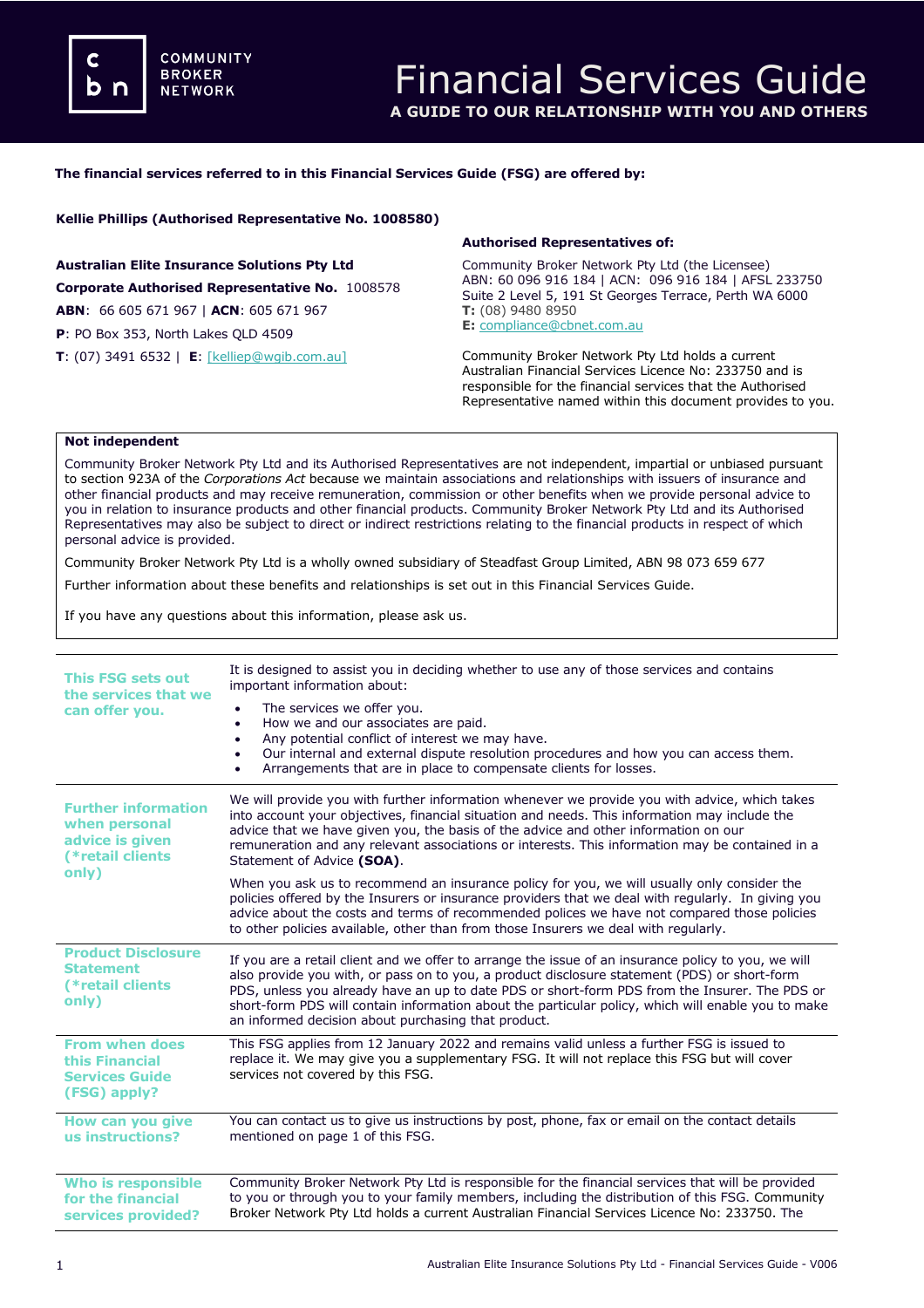$\mathbf c$  **n** 

contact details for Community Broker Network Pty Ltd are at the top of this FSG. The distribution of this FSG by us is authorised by Community Broker Network Pty Ltd.

| <b>What kinds of</b><br><b>financial services</b><br>are we authorised<br>to provide and what<br><b>kinds of financial</b> | The financial services referred to in this quide are provided by your Authorised Broker, who is<br>authorised under the Community Broker Network Pty Ltd's Australian Financial Services Licence<br>to provide financial product advice and deal in general insurance products for wholesale and retail<br>clients. We will do this on your behalf as your general insurance broker unless we tell you<br>otherwise.                                                                                                                                                               |
|----------------------------------------------------------------------------------------------------------------------------|------------------------------------------------------------------------------------------------------------------------------------------------------------------------------------------------------------------------------------------------------------------------------------------------------------------------------------------------------------------------------------------------------------------------------------------------------------------------------------------------------------------------------------------------------------------------------------|
| product/s do those<br>services relate to?                                                                                  | If we ever act under a binder arrangement, which means we have authority to issue policies as<br>an agent for the insurer, rather than acting for you, we will inform you of this arrangement.                                                                                                                                                                                                                                                                                                                                                                                     |
| <b>Will I receive</b><br>tailored advice?                                                                                  | Maybe not in all cases. However, we may need information about your personal objectives,<br>details of your current financial situation and any relevant information, so that we can arrange<br>insurance policies for you, or to give you advice about your insurance needs. We will ask you for<br>the details that we need to know.                                                                                                                                                                                                                                             |
|                                                                                                                            | In some cases, we will not ask for any of this information. If we do not ask, or if you do not give<br>us all of the information we ask for, any advice you receive may not be appropriate to your<br>needs, objectives and financial situation. You should read the warnings contained in any SOA, or<br>any other warnings that we give you, carefully before making any decision about an insurance<br>policy.                                                                                                                                                                  |
|                                                                                                                            | Where we provide you with advice about your insurance arrangements, that advice is current at<br>the time that we give it. At renewal we may review your insurance however, in some cases we<br>may automatically renew your insurance to ensure you continue to be covered. This renewal will<br>not take into account any changes to your current financial situation or personal objectives or<br>needs that you have not informed us of.                                                                                                                                       |
| <b>Contractual liability</b><br>and your insurance<br>cover                                                                | Many commercial or business contracts contain clauses dealing with your liability (including<br>indemnities or hold harmless clauses). Such clauses may entitle your insurers to reduce cover,<br>or in some cases, refuse to indemnify you at all. You should seek legal advice before signing and<br>accepting contracts. You should inform us of any clauses of this nature before you enter into<br>them.                                                                                                                                                                      |
| <b>Legal advice</b>                                                                                                        | Our duty as a general insurance broker does not extend to giving legal advice. You should consult<br>your solicitor when you need advice on legal matters.                                                                                                                                                                                                                                                                                                                                                                                                                         |
| <b>What information</b><br>do we maintain<br>about you and how<br>can you access it?                                       | Community Broker Network Pty Ltd maintains a record of your personal profile including details of<br>insurance policies that we arrange for you. Community Broker Network Pty Ltd may also maintain<br>records of any recommendations or advice given to you. Community Broker Network Pty Ltd will<br>retain this FSG and any other FSG given to you as well as any SOA, PDS or short-form PDS that<br>we give or pass on to you for the period required by law.                                                                                                                  |
|                                                                                                                            | We and Community Broker Network Pty Ltd are committed to implementing and promoting a<br>privacy policy, which will ensure the privacy and security of your personal information.<br>Community Broker Network Pty Ltd has taken the appropriate action to ensure we comply with<br>the Australian Privacy Principles ("APPs") and have established a Privacy Policy. A copy of our<br>privacy policy is available on request, or at www.cbnet.com.au.                                                                                                                              |
|                                                                                                                            | If you wish to access your file, please ask us. We will make arrangements for you to do so.                                                                                                                                                                                                                                                                                                                                                                                                                                                                                        |
| How will I pay for<br>the services<br>provided?                                                                            | Payment for the services we provide you are payable directly to Community Broker Network Pty<br>Ltd. For each insurance product, the insurer will charge a premium that includes any relevant<br>taxes, charges and levies. Community Broker Network Pty Ltd will receive a payment based on a<br>percentage of this premium (excluding relevant taxes, charges and levies) called commission,<br>which is paid to Community Broker Network Pty Ltd by the insurers. In some cases, we may also<br>charge you a broker fee. This will be shown on the invoice that is sent to you. |
|                                                                                                                            | The invoice provides methods of payment for our services and details of payment terms (14<br>days). Community Broker Network Pty Ltd pays the commission and broker fee to us after<br>deducting a management fee.                                                                                                                                                                                                                                                                                                                                                                 |
|                                                                                                                            | If there is a refund or reduction of your premium as a result of a cancellation or alteration to a<br>policy, or based on a term of your policy (such as a premium adjustment provision), we will<br>retain any fee we have charged you. Depending on our arrangements with the insurer,<br>Community Broker Network Pty Ltd will retain any commission that was paid to them by the<br>insurer for the policy and we may retain the portion of the commission that was paid to us by<br>Community Broker Network Pty Ltd. We may also charge you a cancellation fee.              |
|                                                                                                                            | Non-payment of premium within applicable time frames could result in the insurer cancelling the<br>contract of insurance or charging a penalty premium for time on risk.                                                                                                                                                                                                                                                                                                                                                                                                           |
|                                                                                                                            | When you pay us your premium it will be banked into Community Broker Network Pty Ltd 's trust<br>account. Community Broker Network Pty Ltd will retain the commission from the premium you<br>pay us and remit the balance to the insurer in accordance with Community Broker Network Pty<br>Ltd's arrangements with the insurer. Community Broker Network Pty Ltd will earn interest on the<br>premium while it is in their trust account or Community Broker Network Pty Ltd may invest the                                                                                      |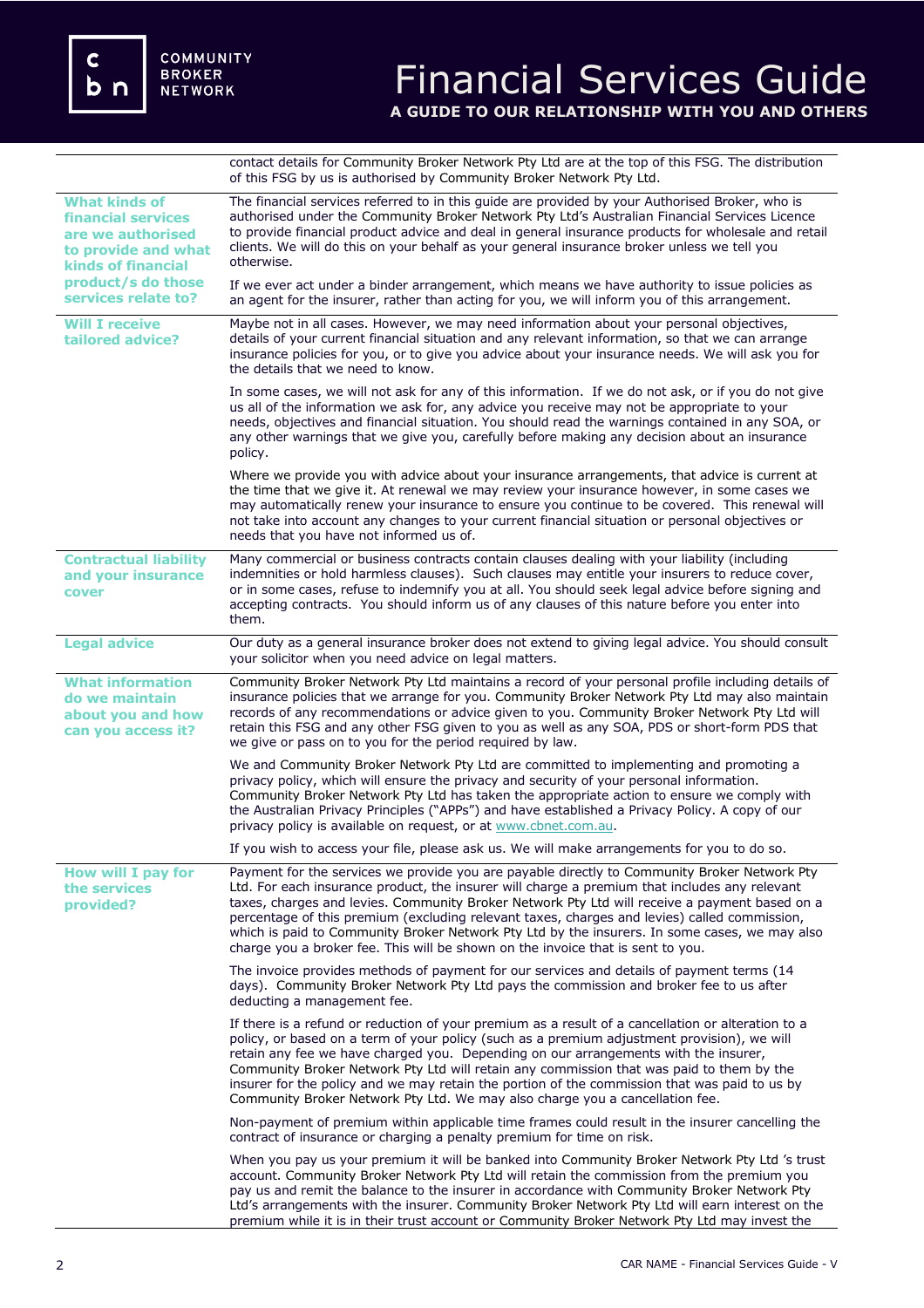premium and earn a return. Community Broker Network Pty Ltd will retain any interest or return on investment earned on the premium.

If you require assistance from us with a claim which requires an unexpected and significant amount of time or expertise, we reserve the right to make an additional charge for it. Any charges will be agreed with you before we provide the services so you always know how much you will be required to pay. **How are any commissions, fees or other benefits calculated for providing the financial services?** The commission the Insurer pays to Community Broker Network Pty Ltd will be calculated based on the formula: **P X Y% = X.**  $P =$  the amount you pay for any insurance policy (less any government fees or charges included in that amount). *Y %* = the percentage commission paid to Community Broker Network Pty Ltd by the Insurer. *X* = Community Broker Network Pty Ltd's commission. Community Broker Network Pty Ltd's commission varies between 0 and 30%. We may also charge you a broker fee in addition to commission when you enter into an insurance policy. The amount of the fee will depend on the complexity of the services we are providing. The amount of any broker fee charged will be shown on your invoice. Community Broker Network Pty Ltd deducts a management fee of between 0% and 22.5% from the total commission and broker fee received and pays the remainder of the broker fee and commission to us. Our employees that will assist you with your insurance needs will be paid a market salary and may also receive a performance bonus based on both the value and quality of the work they do for our clients. Where a third party has referred you to us, we may share part of our fees/commission with them or pay an agreed referral rate. If we do, we will pay commissions to those people out of the commission and fees passed to us by Community Broker Network Pty Ltd (not in addition to those amounts), in the range of 0 to 50% of our commission or fees. If we give you personal advice, we will inform you of any fees, commission or other payments we, our associates or anyone referring you to us (or us to any insurer) will receive in relation to the policies that are the subject of the advice. See below for information on the Steadfast association and commission. **Do we have any relationships or associations which might reasonably influence us?**  Community Broker Network Pty Ltd is a wholly owned subsidiary of Steadfast Group Limited, ABN 98 073 659 677. **Insurer Relationships**  Community Broker Network Pty Ltd sometimes enter into specific arrangements with a limited number of insurers where we receive fees or other remuneration for the development of insurance solutions or the growth of various insurance portfolios. The remuneration Community Broker Network Pty Ltd receives from these arrangements is variable and is determined by the profitability of the recommended insurance products. We will only recommend these products where they meet your needs and are in your best interests. Any such relationship is managed under our conflicts of interest policy. We work closely with a range of insurers and underwriting agencies to arrange high quality benefits, competitive pricing and superior service levels for our clients. Wherever possible we will recommend that clients deal with insurers that are authorised under the Insurance Act 1973 (Cth) to carry on insurance business in Australia and are subject to oversight by the Australian Prudential Regulation Authority. We will warn you when we recommend an unauthorised foreign insurer. Some insurers give other benefits such as sponsorship of annual conferences, training and invitations to social business functions. These benefits may change from year to year. The receipt of these benefits may be based upon the volume of business placed with the provider but may also be more of an ad hoc reward. Occasionally we may also receive small gifts and gratuities. It is Community Broker Network Pty Ltd's policy that gifts or gratuities may be accepted only if they are of an incidental nature. These amounts are not additional costs to you. Despite the existence of any incentive, any decision to place business with such an Insurer will be based on the fact that this provides the best solution for you and not based on consideration of any incentive entitlement. Community Broker Network Pty Ltd may pass any incentive received on to us. **Steadfast Group Limited** Community Broker Network Pty Ltd is a Steadfast Group Limited (**Steadfast**) Network Broker. As a Steadfast Network Broker, Community Broker Network Pty Ltd and our Authorised Representatives have access to member services including model operating and compliance

tools, procedures, manuals and training, legal, technical, HR, contractual liability advice and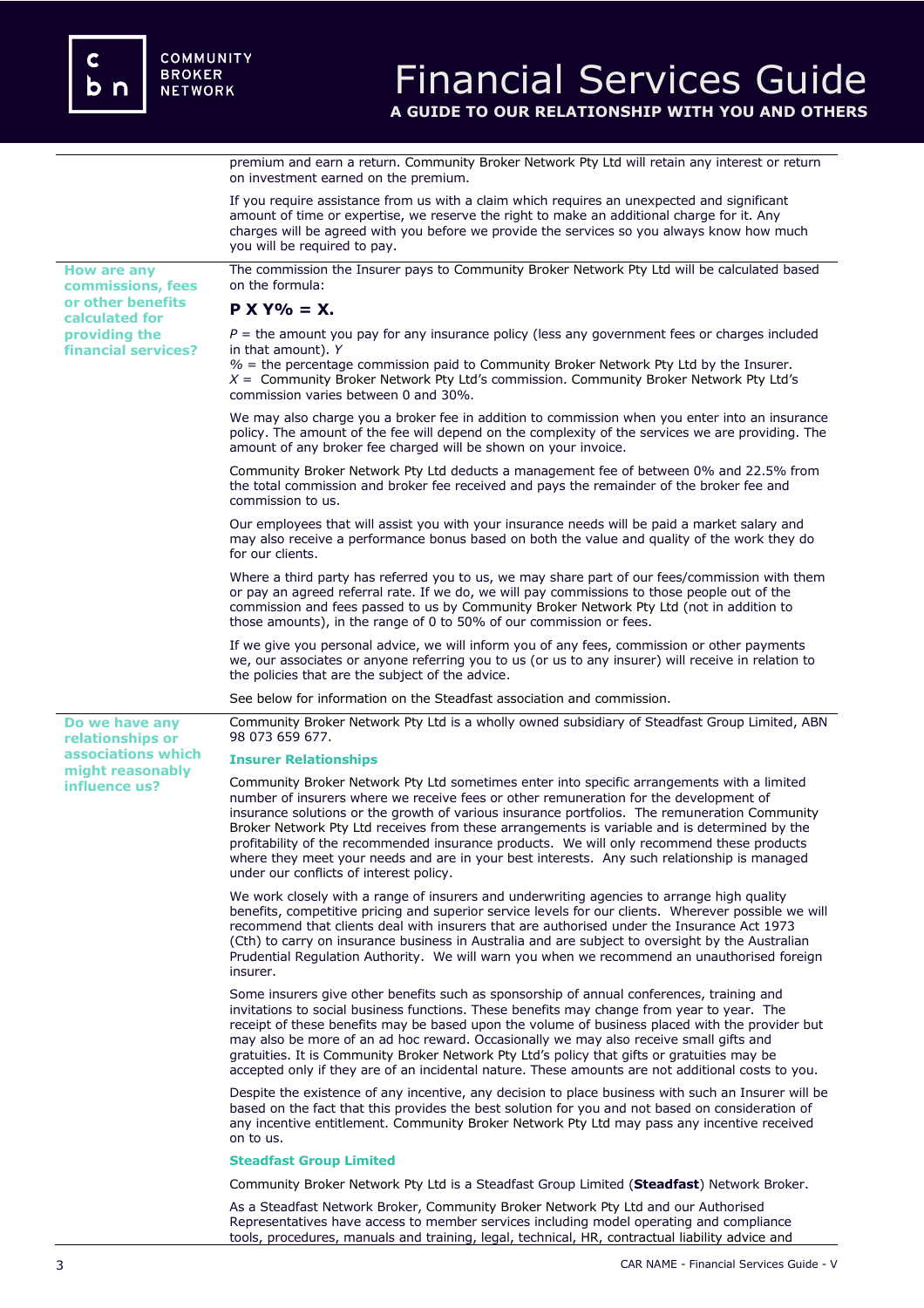|                                                                                  | assistance, group insurance arrangements, product comparison and placement support,<br>claims support, group purchasing arrangements and broker support services. These services<br>are either funded by Steadfast, subsidised by Steadfast or available exclusively to Steadfast<br>Network Brokers for a fee.                                                                                                                                                                                                           |
|----------------------------------------------------------------------------------|---------------------------------------------------------------------------------------------------------------------------------------------------------------------------------------------------------------------------------------------------------------------------------------------------------------------------------------------------------------------------------------------------------------------------------------------------------------------------------------------------------------------------|
|                                                                                  | Steadfast has arrangements with some insurers and premium funders (Partners) under<br>which the Partners pay Steadfast commission of between $0.5 - 1.5\%$ for each product<br>arranged by us with those Partners or alternatively a fee to access strategic and<br>technological support and the Steadfast Broker Network. Steadfast is also a shareholder of<br>some Partners.                                                                                                                                          |
|                                                                                  | Community Broker Network Pty Ltd may receive a proportion of any commission paid to<br>Steadfast by its Partners at the end of each financial year (or other agreed period).                                                                                                                                                                                                                                                                                                                                              |
|                                                                                  | You can obtain a copy of Steadfast's FSG at www.steadfast.com.au.                                                                                                                                                                                                                                                                                                                                                                                                                                                         |
| The licensee and<br>premium funding<br>companies                                 | If we arrange premium funding for you with a premium funder, we or Community Broker<br>Network Pty Ltd may be paid a commission by the premium funder. We may also charge you a<br>fee (or both). The commission that we are paid by the premium funder is usually calculated as a<br>percentage of your insurance premium (including government fees or changes). If you instruct us<br>to arrange premium funding for you, this is when we become entitled to the commission.                                           |
|                                                                                  | Commission rates for premium funding are usually in the range of 0 to 4% of funded premium.<br>When we arrange premium funding for you, you can ask us what commission rate we are paid for<br>that funding arrangement compared to the other arrangements that were available to you. The<br>amount we are paid is set out in the premium funding contract. Some premium funders may pay<br>Community Broker Network Pty Ltd an administration and service fee for the distribution and<br>management of their products. |
| What to do if you<br>have a complaint?                                           | We welcome your suggestions, compliments and complaints as an opportunity to improve our<br>service.                                                                                                                                                                                                                                                                                                                                                                                                                      |
|                                                                                  | If you have any complaints about the service provided to you, please give us the opportunity to<br>put things right by contacting your Authorised Broker about your complaint in the first instance.<br>We will do our best to resolve your complaint within 5 working days.                                                                                                                                                                                                                                              |
|                                                                                  | If your complaint is not satisfactorily resolved within this time, please contact Community Broker<br>Network Pty Ltd's Complaints Officer:                                                                                                                                                                                                                                                                                                                                                                               |
|                                                                                  | $T: (08)$ 9480 8950<br>E: compliance@cbnet.com.au<br>P: PO Box 1183, WEST PERTH WA 6872.<br>Please mark the envelope "Notice of Complaint".                                                                                                                                                                                                                                                                                                                                                                               |
|                                                                                  | We will try and resolve your complaint quickly and fairly and no later than 30 days from receiving<br>the response.                                                                                                                                                                                                                                                                                                                                                                                                       |
|                                                                                  | Community Broker Network Pty Ltd is a member of the Australian Financial Complaints Authority<br>(AFCA). If your complaint cannot be resolved to your satisfaction by us, you have the right to<br>refer the matter to AFCA. AFCA provides fair and independent financial services complaint<br>resolution that is free to customers. AFCA can be contacted at:                                                                                                                                                           |
|                                                                                  | W: www.afca.org.au   E: info@afca.org.au<br><b>P</b> : 1800 931 678 (free call)<br>In writing to: Australian Financial Complaints Authority, GPO Box 3, Melbourne VIC 3001                                                                                                                                                                                                                                                                                                                                                |
|                                                                                  | Community Broker Network Pty Ltd is a principal member of NIBA and as such the Community<br>Broker Network Pty Ltd's staff and Authorised Brokers have adopted the Insurance Brokers Code<br>of Practice.                                                                                                                                                                                                                                                                                                                 |
| <b>What arrangements</b><br>are in place to<br>compensate clients<br>for losses? | Community Broker Network Pty Ltd have a Professional Indemnity policy in place. The PI policy<br>covers Community Broker Network Pty Ltd employees, its contractors and its Authorised Brokers<br>for claims made against them by clients as a result of their conduct in the provision of financial<br>services.                                                                                                                                                                                                         |
|                                                                                  | The PI policy will cover Community Broker Network Pty Ltd and us for claims relating to the<br>conduct of representatives who no longer work with us, in respect of the Financial Services<br>provided under the Community Broker Network Pty Ltd's Australian Financial Services Licence.                                                                                                                                                                                                                                |
|                                                                                  | This policy satisfies the requirements for compensation arrangements under section 912B of the<br>Corporations Act.                                                                                                                                                                                                                                                                                                                                                                                                       |
| <b>Any questions?</b>                                                            | If you have any further questions about the financial services we provide, please contact us.<br>Please retain this document for your reference and any future dealings with us and Community<br>Broker Network Pty Ltd.                                                                                                                                                                                                                                                                                                  |